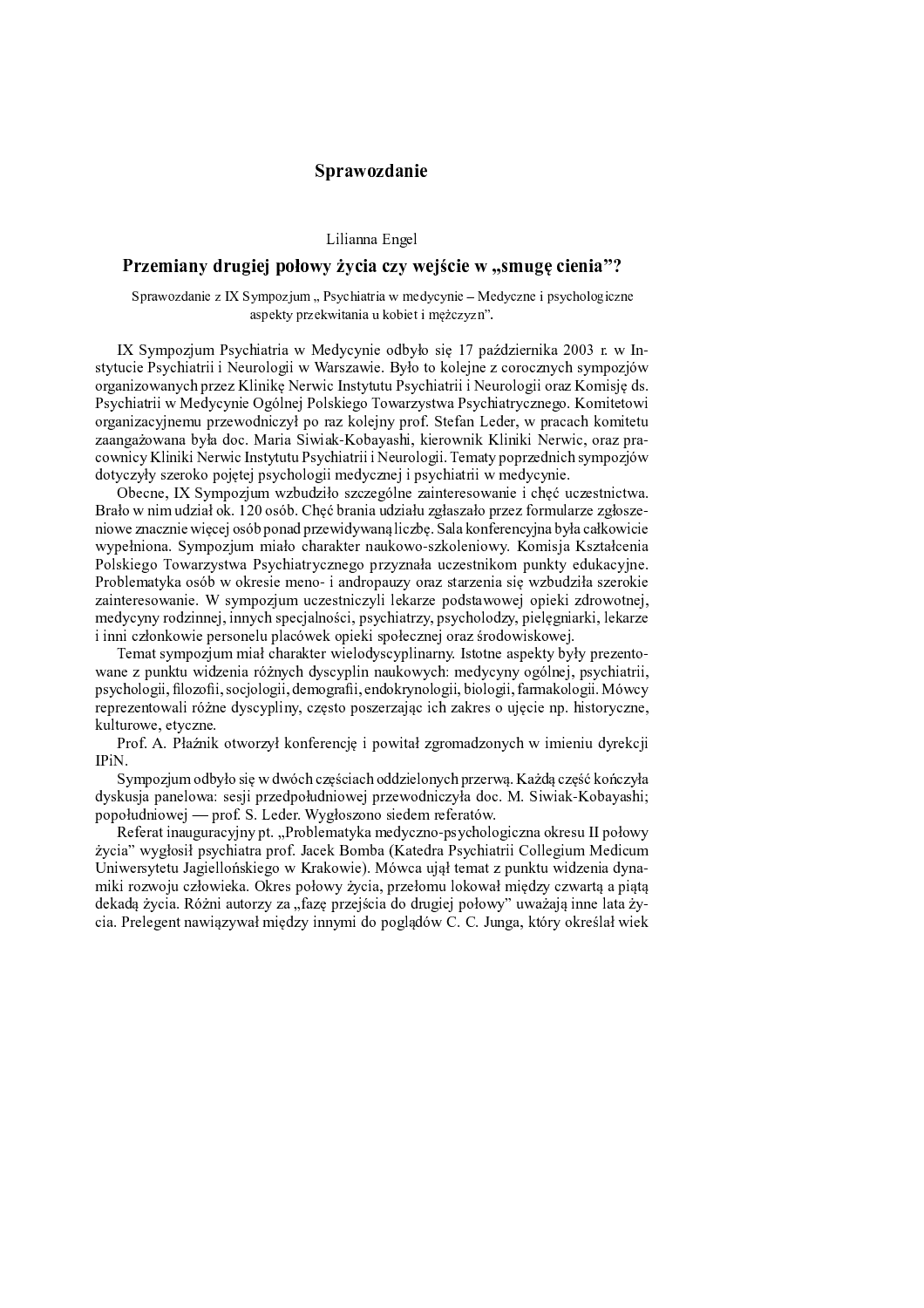przełomu na 40 lat, oraz do teorii faz rozwoju Erica Ericksona. Następne rozważania dotyczyły pytania: Jak analizować starzenie się, starość. Czy jako ograniczenia, ubytki, zaniki, patologie? Czy uwzględniać, jak w myśleniu dalekowschodnim, dodatni status sędziwości? Czy za A. Kępińskim mówić o inwolucji, gdzie przedmiotem są zmiany: roli społecznej, samopoczucia. Istotny jest bilans życiowy oraz perspektywy na przyszłość. Z wiekiem występuje mniej możliwości zmian i krótsza perspektywa. Profesor Bomba wiek po 65. r.ż. określił jako starość i z kolejnymi latami życia wiązał problemy z somatycznym stanem zdrowia, pogorszenie sprawności funkcji poznawczych oraz zmiany ról, pozycji w życiu (zawodowym i rodzinnym). Generalnie można wywnioskować, że bilans życiowy, suma doświadczeń całego życia i obecna sytuacja mają wpływ na to, jak radzimy sobie z problemami drugiej połowy życia.

 $\alpha$  is the merical measure of  $\alpha$  is detected strong mediagont nottinged do. Come cienia" J. Conrada, który pisał: "Postępujesz naprzód, a twoim śladem nieodstępnie i niepostrzeżenie posuwa się czas. Aż przychodzi chwila, w której postrzegasz przed sobą smugę cienia ostrzegającą cię, że dzień pierwszej młodości dobiegł już do końca". Prof. J. Bomba przedstawiając własne rozumienie "smugi cienia" użył metafory malarskiej. Kiedy przechodzę przez cień — pierwsze oszołomienie — jest ciemniej, ale to półcień, po chwili widzę więcej i lepiej, dostrzegam nowe, twórcze, unikalne elementy.

Następna prelegentka, pani docent Hanna Palska (Instytut Socjologii PAN), przedstawiła referat "Socjologiczna charakterystyka populacji po 60. roku życia". Autorka zwróciła uwagę na przesunięcie norm wiekowych dla faz życia. W Polsce za starość uważa się wiek po przekroczeniu 61. roku życia, w Ameryce ponad 75 lat. Generalnie młodsi ludzie postrzegają starość wcześniej.

Prelegentka zwróciła uwagę na realia życia osób w starszym wieku w Polsce i na świecie. Stale rośnie liczba ludzi starych w społeczeństwie przy ujemnym przyroście naturalnym. Populacja ludzi starych cierpi na deprywacje, deficyty, choroby, samotność.  $57-60\%$  ludzi starych żyje poniżej minimum socjalnego. Najwięcej deprywacji psychicznej i psychologicznej cierpią, najtrudniej przeżywają starość — inwalidzi, osoby niepełnosprawne, samotne. W świecie media kształtują obraz ludzi starych, forsują idee "aby nie dać się starości". W krajach zachodnich, gdzie następuje jeszcze szybsze starzenie się społeczeństwa, marketing stara się pozyskać tą grupę konsumencką manipulując nią.  $\bigcap$ kurymine nuoklamens iast kuymus świederań saaiokuysk w aktieru nurwostu liarky ludr starych i niżu demograficznego.

Kolejne dwa wystąpienia na sympozjum należały do lekarzy Kliniki Endokrynologicznej Centrum Medycznego Kształcenia Podyplomowego Kadr Medycznych przy Szpitalu Bielańskim w Warszawie. Pani doktor Dorota Gapys w referacie pt. "Menopauza" zdefiniowała medycznie ten okres, opisała mechanizmy działania podstawowych hormonów i skutki obniżania się ich poziomu. Prelegentka przedstawiła wyniki badań kobiet, u których na zaburzenia okresu menopauzy zastosowano HLZ (hormonalną terapię zastępczą) i wpływ tej terapii na inne schorzenia. W świetle badań dostrzeżono, że leczenie pacjentek w okresie menopauzy wpływa na poprawę jakości ich życia określanej przez: ogólne poczucie zdrowia, energii życiowej, zdrowie psychiczne, przeżywanie satysfakcji seksualnej. Autorka zasygnalizowała też czynniki ryzyka związane ze stosowaniem HLZ.

Doktor Michał Rabiejski w referacie: "Andropauza" przedstawił problematykę stanu przejściowego u mężczyzn. Przemiany hormonalne polegające głównie na spadku poziomu testosteronu u mężczyzn następują stopniowo, nie mają charakteru pauzy. Jednak pojęcie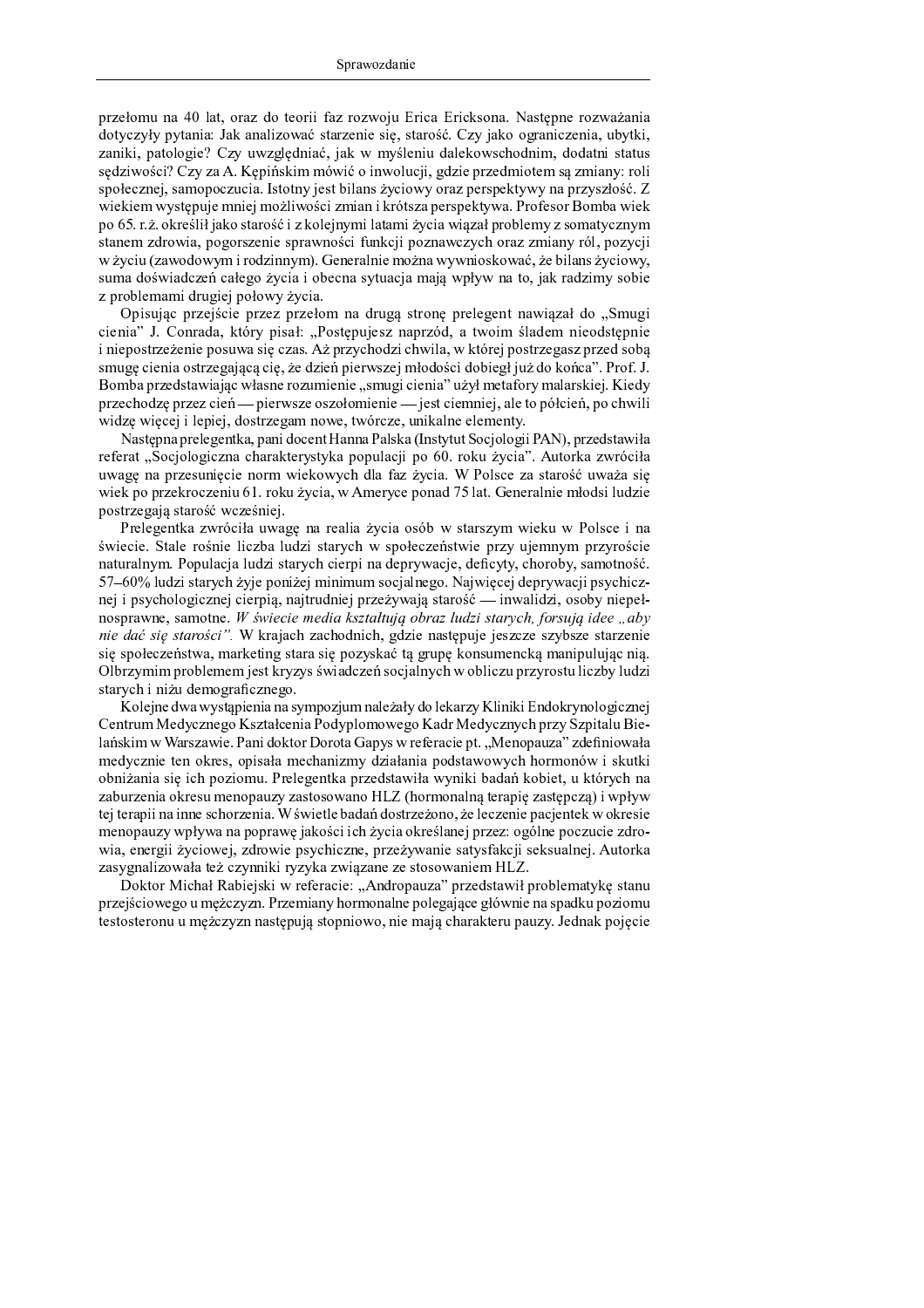"andropauza" jest powszechnie stosowane i kojarzone z określonym okresem życia.

Spadek testosteronu zaczyna się od 40. roku życia, przebiega indywidualnie, następują też zmiany dotyczące innych hormonów. Prelegent przedstawił kliniczne objawy spadku testosteronu oraz andropauzy u mężczyzn. Objawy kliniczne andropauzy często nakładają się na symptomy współwystępujących chorób. Zgłaszający się na leczenia pacjenci są najczęściej po 60. r.ż. niepokoją ich zaburzenia w sferze seksualnej (obniżenie libido, zaburzenia erekcji, impotencja). Leczenie zastępcze testosteronem po 50. roku życia ma swoje wskazania i przeciwwskazania. Konieczna jest diagnostyka chorób gruczołu krokowego (m.in. wykluczenie nowotworu). Prelegent przedstawił badania na temat leczenia hormonalnego pacjentów w starszym wieku. Leczenie młodszych pacjentów ma inną specyfikę. Zjawisko przesunięcia granicy starości, potrzeby przedłużenia młodości, chęć poprawy jakości życia w tym sprawa potrzeb seksualnych pacjentów po 65. r.ż. stawia nowe wyzwania także przed endokrynologią w medycynie.

Następny referat wygłosił psycholog profesor Piotr Oleś z Katolickiego Uniwersytetu Lubelskiego pt. "Przełom połowy życia". Prelegent przedstawił interesującą rycinę z 1690 roku obrazującą życie ludzkie od narodzin po starość, śmierć czyli... wiek 35 lat. Wychodząc z punktu widzenia psychologicznego, obecnie kryzys wieku średniego to wiek 37-38 lat. Mówca analizował przełom połowy życia pod kątem zmian osobowości: co się w niej zmienia?

Wyszedł z modelu osobowości rozpatrywanego na 3 poziomach: cech jako dyspozycji (i ich zmienności); specyficznych adaptacji (schematy poznawcze, wartości, dążenia osobiste, potrzeby, cele); oraz poziomie historii życia, którą tworzymy (przeszłość, teraźniejszość, antycypowana przyszłość), aby nadać jej cel, sens. Analizując — co w osobowości się zmienia i co jest przyczyną tych zmian — autor przytaczał rozmaite, bardzo interesujące koncepcje, nawiązywał do ogólnych zasad funkcjonowania osobowości. Przełom połowy życia to zmiana perspektywy czasowej. Zmiany mogą dotyczyć przewartościowań, doboru zadań, perspektyw, rozumienia własnej tożsamości, rozumienia własnej historii, odpowiedzi na pytania o cel i sens życia. U podłoża tych zmian leży refleksja, wybór, potrzeba zmiany. Zmienność, refleksyjność są indywidualne. Natomiast generalnie, rozwojowo można w okresie przełomu życia obserwować przewartościowanie — od wartości użytecznych, hedonistycznych ku wartościom społecznym, moralnym, etycznym, poznawczym, duchowo-religijnym.

Kolejny prelegent prof. Adam Zych z Uniwersytetu Świętokrzyskiego w Kielcach zatytułował swoje wystąpienie "Procesy okresu starzenia". Mówca podkreślił wieloaspektowe spojrzenie na procesy starzenia się. Zwrócił uwagę na interakcyjne oddziaływanie procesów biologicznych, psychologicznych i kulturowych. Podał kilka definicji starzenia się oraz 65. r.ż. jako próg starości. Proces rozwojowy człowieka nie kończy się wraz z zakończeniem okresu doirzewania. Profesor Zych całościowy cykl życia człowieka dorosłego podzielił na 3 stadia, etapy. Są to:

- 1. Do 25. r.ż. dzieciństwo i młodość. Zjawisko tego okresu akceleracja.
- 2. 25-50 lat wczesna dojrzałość. Stabilizacja.
- 3. 50–75 lat średnia i późna dorosłość aż do starości następuje wówczas moderacia.

Tak jak w pierwszym etapie życia następuje przyspieszenie rozwoju — akceleracja,